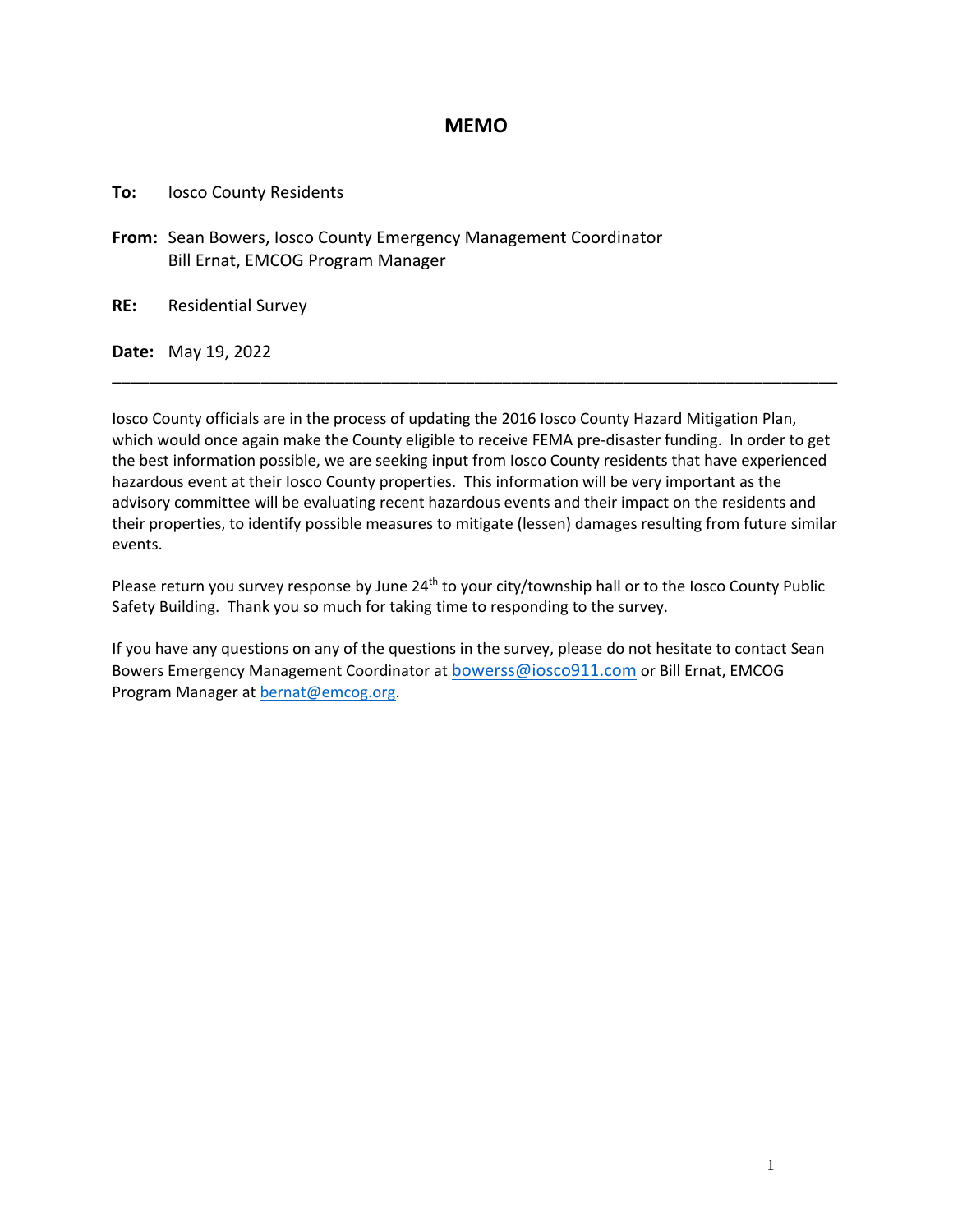Welcome! Iosco County is in the process of updating the 2016 Iosco County Hazard Mitigation Plan as required by the Federal Emergency Management Agency (FEMA) to qualify for hazard mitigation funding. As part of this process, the Iosco County Hazard Advisory Committee (Committee) would like your feedback and is seeking your assistance in identifying the concerns of Iosco County residents as they relate to natural and man-made hazards. Please fill out the survey, as all the information will be useful in the update process. Thank you for taking the time to assist the Committee in this very important process. Please return to your local municipality city/township hall by June 24<sup>th</sup>.

| 1. | Please identify the Municipality/Township in which you live. |     |                                                                                                                 |
|----|--------------------------------------------------------------|-----|-----------------------------------------------------------------------------------------------------------------|
| 2. | Do you own your home?                                        |     | No and the set of the set of the set of the set of the set of the set of the set of the set of the set of the   |
|    | Is this your primary residence?                              |     | No and the set of the set of the set of the set of the set of the set of the set of the set of the set of the   |
| 3. | Do you have internet access at home?                         |     | No control of the set of the set of the set of the set of the set of the set of the set of the set of the set o |
| 4. | Do you own a smart phone?                                    | Yes | No control of the set of the set of the set of the set of the set of the set of the set of the set of the set o |
| 5. | How long have you lived at your current address?             |     |                                                                                                                 |

6. **Please indicate below the greatest level of impact significant events for each hazard have had on you, your family, and/or your property since you have lived in your current address.** Please use the following levels: 0-No Impact to **your** property 1-Minor damages to **your** property 2-Significant property damage to **your** property 3-Significant to damages **your** property with injuries to **you or your family as the occupants of your home**

| Event                                | No<br>Impact | Impact but no<br>Significant<br>Damage | Significant<br>Damage | Significant<br><b>Damages</b><br>with Injuries |
|--------------------------------------|--------------|----------------------------------------|-----------------------|------------------------------------------------|
| <b>Civil Disturbances</b>            |              |                                        |                       |                                                |
| Cyberterrorism                       |              |                                        |                       |                                                |
| Dam Failures                         |              |                                        |                       |                                                |
| Drought                              |              |                                        |                       |                                                |
| <b>Energy Emergencies</b>            |              |                                        |                       |                                                |
| <b>Extreme Cold</b>                  |              |                                        |                       |                                                |
| <b>Extreme Heat</b>                  |              |                                        |                       |                                                |
| Fog                                  |              |                                        |                       |                                                |
| Gas/Oil Pipeline Incidents           |              |                                        |                       |                                                |
| Gas/Oil Well Incidents               |              |                                        |                       |                                                |
| <b>Great Lakes Shoreline Erosion</b> |              |                                        |                       |                                                |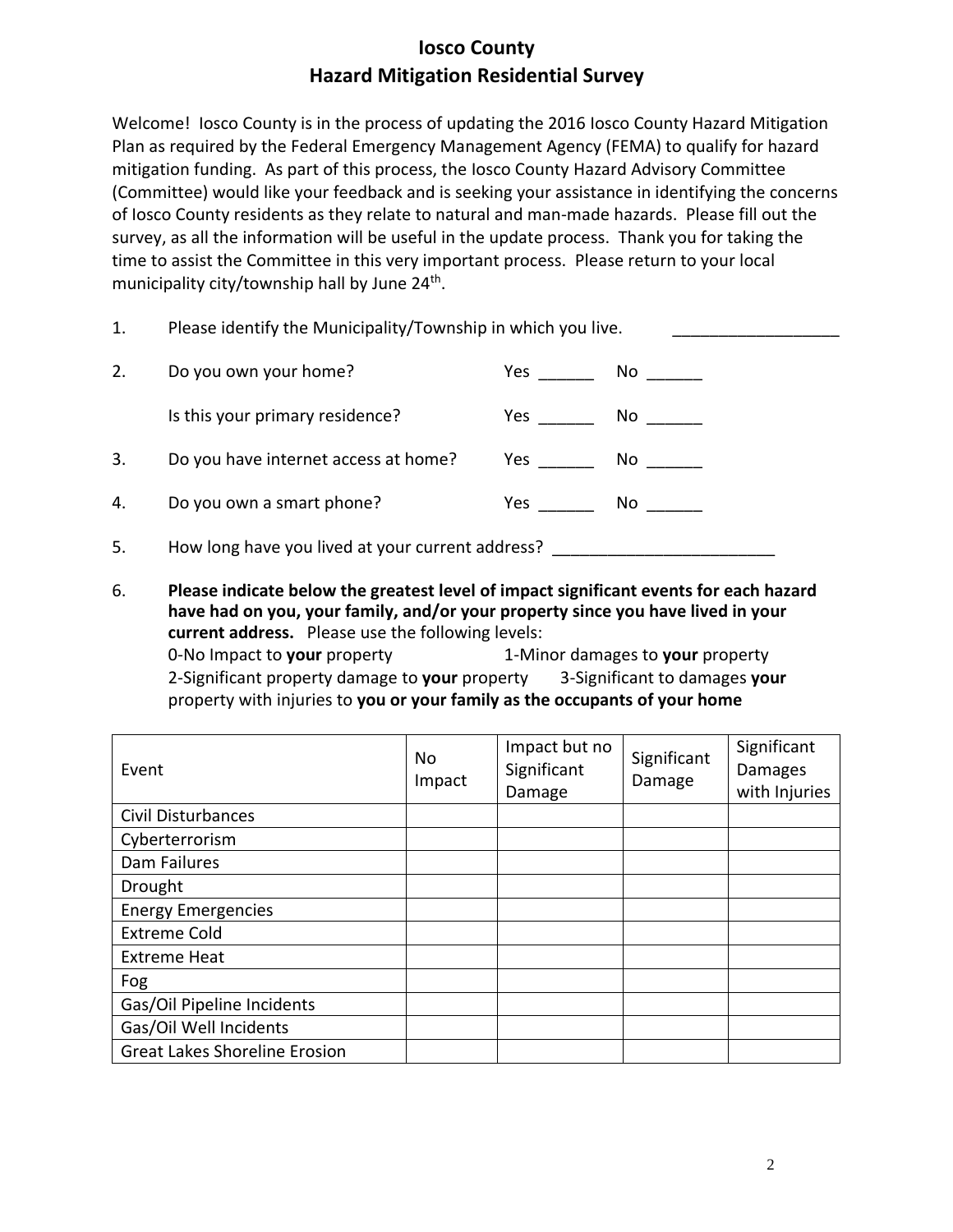| Event                                  | <b>No</b><br>Impact | Impact but no<br>Significant<br>Damage | Significant<br>Damage | Significant<br>Damages<br>with Injuries |
|----------------------------------------|---------------------|----------------------------------------|-----------------------|-----------------------------------------|
| <b>Great Lakes Shoreline Flooding</b>  |                     |                                        |                       |                                         |
| <b>Great Lakes Shoreline Ice Floes</b> |                     |                                        |                       |                                         |
| Hail                                   |                     |                                        |                       |                                         |
| <b>Hazardous Materials Fixed Site</b>  |                     |                                        |                       |                                         |
| Hazardous Materials-Transportation     |                     |                                        |                       |                                         |
| Horse-Drawn Vehicles                   |                     |                                        |                       |                                         |
| Ice/Sleet Storms                       |                     |                                        |                       |                                         |
| <b>Infrastructure Failures</b>         |                     |                                        |                       |                                         |
| <b>Invasive Species</b>                |                     |                                        |                       |                                         |
| Lightning                              |                     |                                        |                       |                                         |
| Passenger Vehicle Traffic Accident     |                     |                                        |                       |                                         |
| Pluvial (flash) Flooding               |                     |                                        |                       |                                         |
| <b>Public Health Emergencies</b>       |                     |                                        |                       |                                         |
| <b>Riverine Flooding</b>               |                     |                                        |                       |                                         |
| <b>Scrap Tire Fires</b>                |                     |                                        |                       |                                         |
| <b>Seasonal Population Changes</b>     |                     |                                        |                       |                                         |
| Severe Winds                           |                     |                                        |                       |                                         |
| Snowstorms                             |                     |                                        |                       |                                         |
| <b>Special Events</b>                  |                     |                                        |                       |                                         |
| <b>Structural Fires</b>                |                     |                                        |                       |                                         |
| Terrorism/Sabotage                     |                     |                                        |                       |                                         |
| Thunderstorms                          |                     |                                        |                       |                                         |
| Tornadoes                              |                     |                                        |                       |                                         |
| Wildfires                              |                     |                                        |                       |                                         |

7. How are you currently notified when there is a disaster or emergency? (Check all that apply.)

\_\_\_\_\_\_\_\_\_\_\_\_\_\_\_\_\_\_\_\_\_\_\_\_\_\_\_\_\_\_\_\_\_\_\_\_\_\_\_\_\_\_\_\_\_\_\_\_\_\_\_\_\_\_\_\_\_\_\_\_\_\_\_\_\_\_\_\_.

Radio/Television \_\_\_\_\_\_\_ details and a control outdoor warning siren \_\_\_\_\_

Mobile Alert \_\_\_\_\_ Landline \_\_\_\_\_\_\_

Public Service Announcement \_\_\_\_\_\_ Emergency Weather Radio \_\_\_\_\_\_\_\_\_

Other \_\_\_\_\_\_\_\_\_\_\_\_\_ Not Notified \_\_\_\_\_\_\_

Is this notification system effective? Why or why not?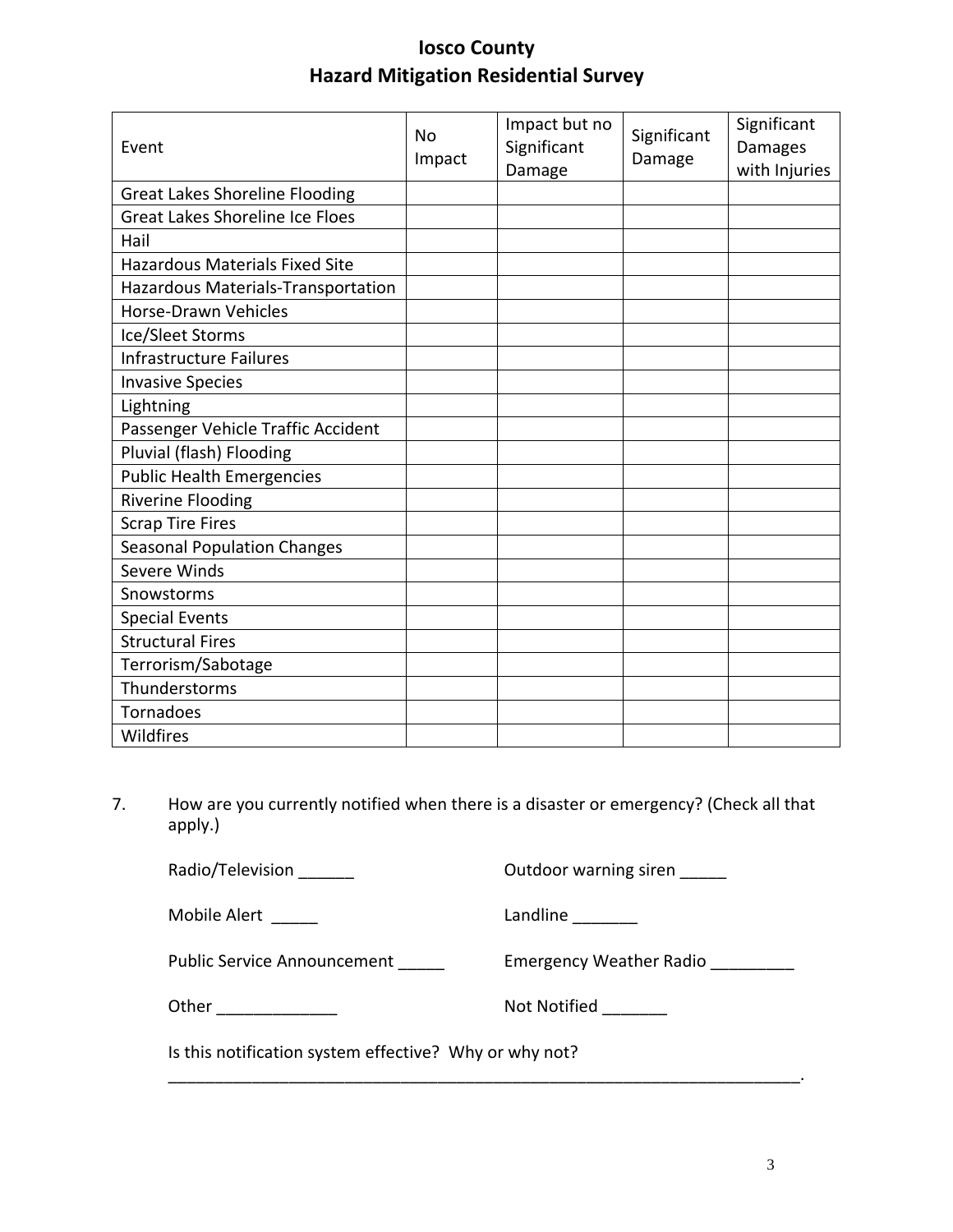| 8   | Do you currently have flood insurance?                                                                                                                       |  |  |
|-----|--------------------------------------------------------------------------------------------------------------------------------------------------------------|--|--|
|     |                                                                                                                                                              |  |  |
| 9.  | Have you taken measures to make your home/property more resilient to disasters?<br>If Yes ____, what are they? No____ Not Sure ____                          |  |  |
|     |                                                                                                                                                              |  |  |
|     |                                                                                                                                                              |  |  |
|     |                                                                                                                                                              |  |  |
| 10. | Does your family have a Family Disaster Kit? Yes _____                                                                                                       |  |  |
| 11. | Do you or a member of your family have a special needs that would require assistance<br>during a disaster? If so, what are those needs? Yes ______ No ______ |  |  |
|     |                                                                                                                                                              |  |  |
|     |                                                                                                                                                              |  |  |
|     |                                                                                                                                                              |  |  |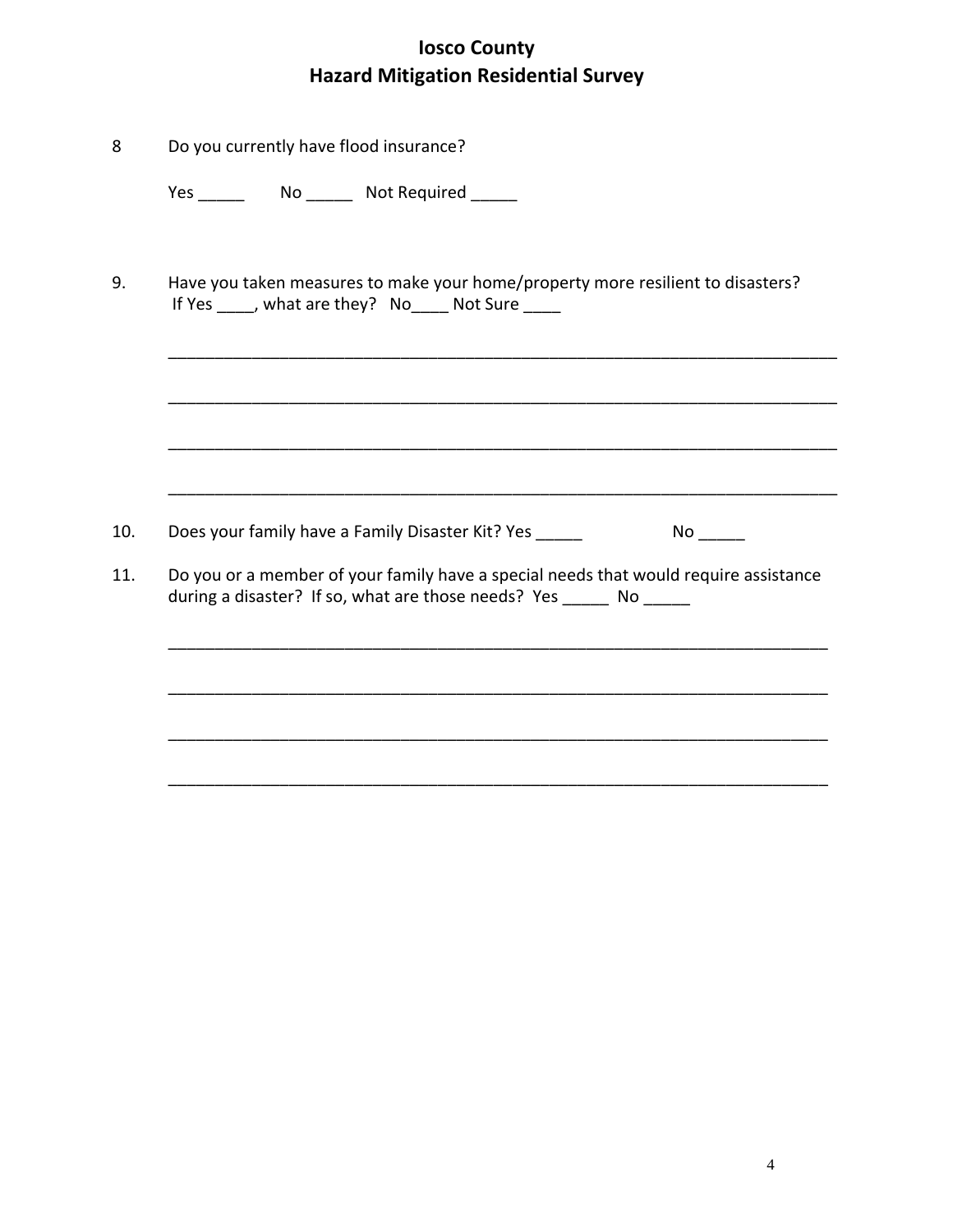#### **HAZARDOUS EVENT DEFINITIONS**

**BLIZZARDS-**includes strong winds (0ver 35 mph), drifting snow, low temperatures, and blowing snow that reduces visibility.

**CELSTIAL IMPACT-**An impact or threatened impact from a meteorite, asteroid, comet, satellite, space vehicle, space debris, or similar objects that may cause physical damages or other disruptions**.**

**CIVIL DISTURBANCES**-Collective behavior that results in a significant level of law-breaking, perceived threat to public order, or disruption of essential functions and quality of life.

**CYBERTERRORISM-**Unlawful attacks and threats of attack against computers, networks, and the information stored therein when done to intimidate or coerce a government or its people in furtherance of political, social, or financial objectives.

**DAM FAILURES**-The collapse or failure of an impoundment (water held back by a dam) resulting in downstream flooding.

**DROUGHT-**A water shortage caused unusual hydraulic conditions such as a deficiency of rainfall, and generally lasting for an extended period of time.

**EARTHQUAKES-**A shaking or trembling of the ground (or earth's crust) caused by tectonic activity or other seismic forces.

**ENERGY EMERGENCY**-An actual or potential shortage of gasoline, electrical power, natural gas, fuel oil, or propane-of sufficient magnitude and duration to potentially threaten public health and safety, and/or economic and social stability.

**EXTREME TEMPERATURES (COLD)-**Prolonged periods of very low temperatures often accompanied by exacerbating conditions such as heavy snowfall and high winds.

**EXTREME TEMPERATURES (HEAT)-**Prolonged periods of very high temperatures often accompanied by exacerbating conditions such as high humidity and lack of rain.

**FOG-**Condensed water vapor in cloudlike masses lying close to the ground and limiting visibility.

**HAIL-**Lumps of ice that form in weather systems such as thunderstorms and then fall to earth as solid precipitations.

#### **HAZARDOUS MATERIAL INCIDENTS/FIXED SITE AND PROPANE STORAGE SITES-**An

uncontrolled release of hazardous materials from a fixed site, capable of posing a risk to health, safety, property, and the environment.

5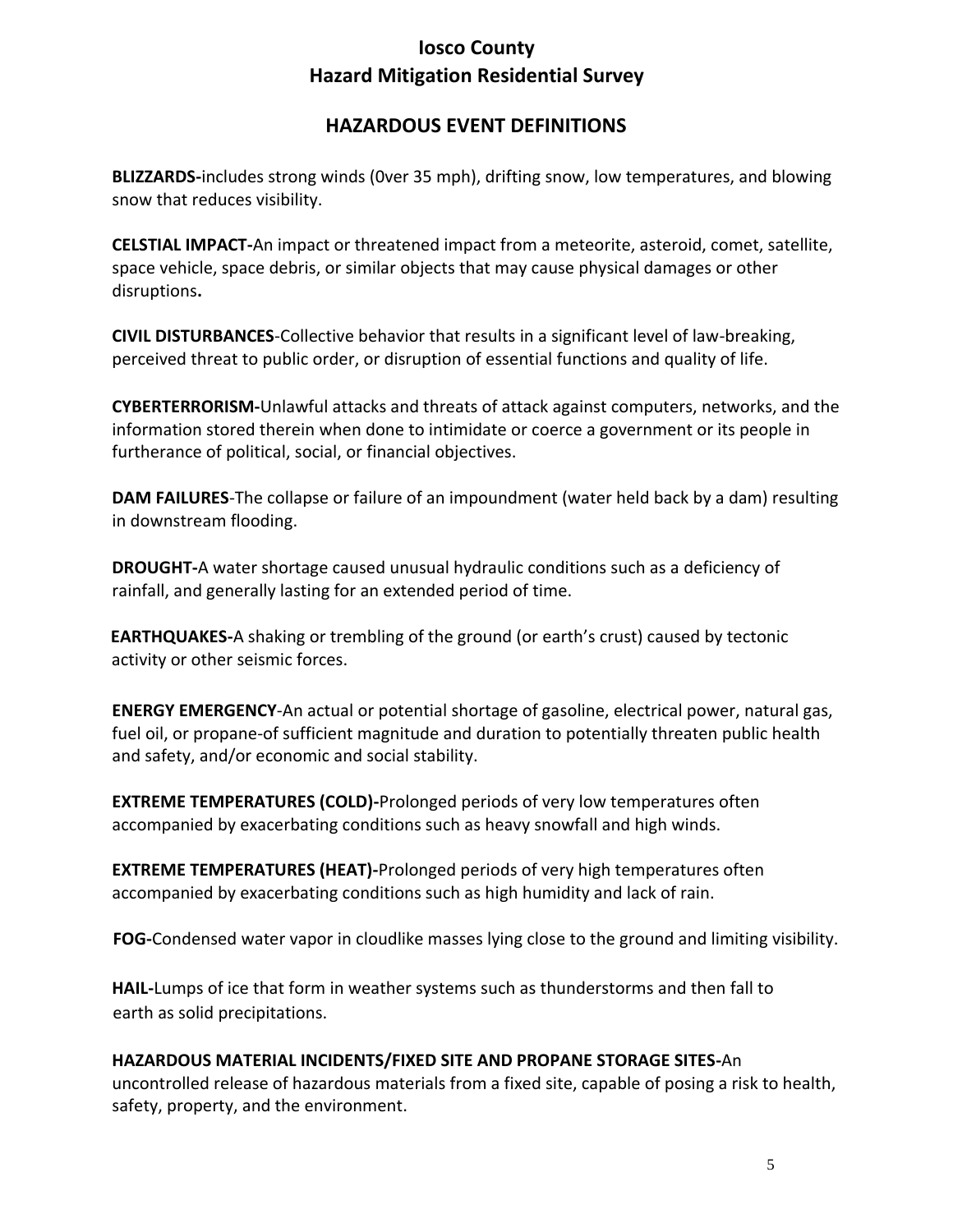**HAZARDOUS MATERIAL INCIDENTS/TRANSPORTATION-**An uncontrolled release of hazardous materials during transport, capable of posing a risk to health, safety, property or the environment.

**HORSE-DRAWN VEHICLES-**A vehicle powered by horses traveling on municipal roadways, without any hazard or lamp light.

**ICE/SLEET STORMS-**A storm that generates sufficient quantities of ice or sleet to result in hazardous conditions and/or property damage.

**INFRASTRUCTURE FAILURES**-A failure of critical public or private utility infrastructure resulting in a temporary loss of essential functions and/or services.

**INVASIVE SPECIES-**A species whose introduction to Michigan causses or is likely to cause economic or environmental harm, or harm to human health, to an extent that outweighs the species,' known benefits.

**LIGHTNING-**The discharge of electricity from within a thunderstorm.

**LOOSE LIVESTOCK**-Loose farm livestock roaming freely in the County.

**NUCLEAR ATTACK-**A hostile action taken against the United States which involves nuclear weapons and results in destruction of property and/or loss of life.

**NUCLEAR POWER PLANT ACCIDENTS-**An actual or potential release of radioactive material at a commercial nuclear power plant or other nuclear facility, in sufficient quantity to constitute a threat to the health and safety of the off-site population.

**OIL/GAS WELL INCIDENT**-An uncontrolled release of oil or gas, or the poisonous by-product hydrogen sulfide, from wells.

**PASSENGER TRANSPORTATION ACCIDENTS (AIR, LAND, AND WATER)-**A crash or accident involving an air, land or water-based commercial passenger carrier resulting in death or serious injury.

**PETROLEUM AND NATURAL GAS PIPELINE ACCIDENTS-**An uncontrolled release of petroleum or natural gas, or the poisonous by-product hydrogen sulfide, from a pipeline.

**PLUVIAL AND URBAN FLOODS—**The accumulation of water in low-lying and inadequately drained areas, following heavy precipitation events, including structural or power failures in municipal sewage systems, causing water to flood or back-up into houses and other structures , and infrastructure.